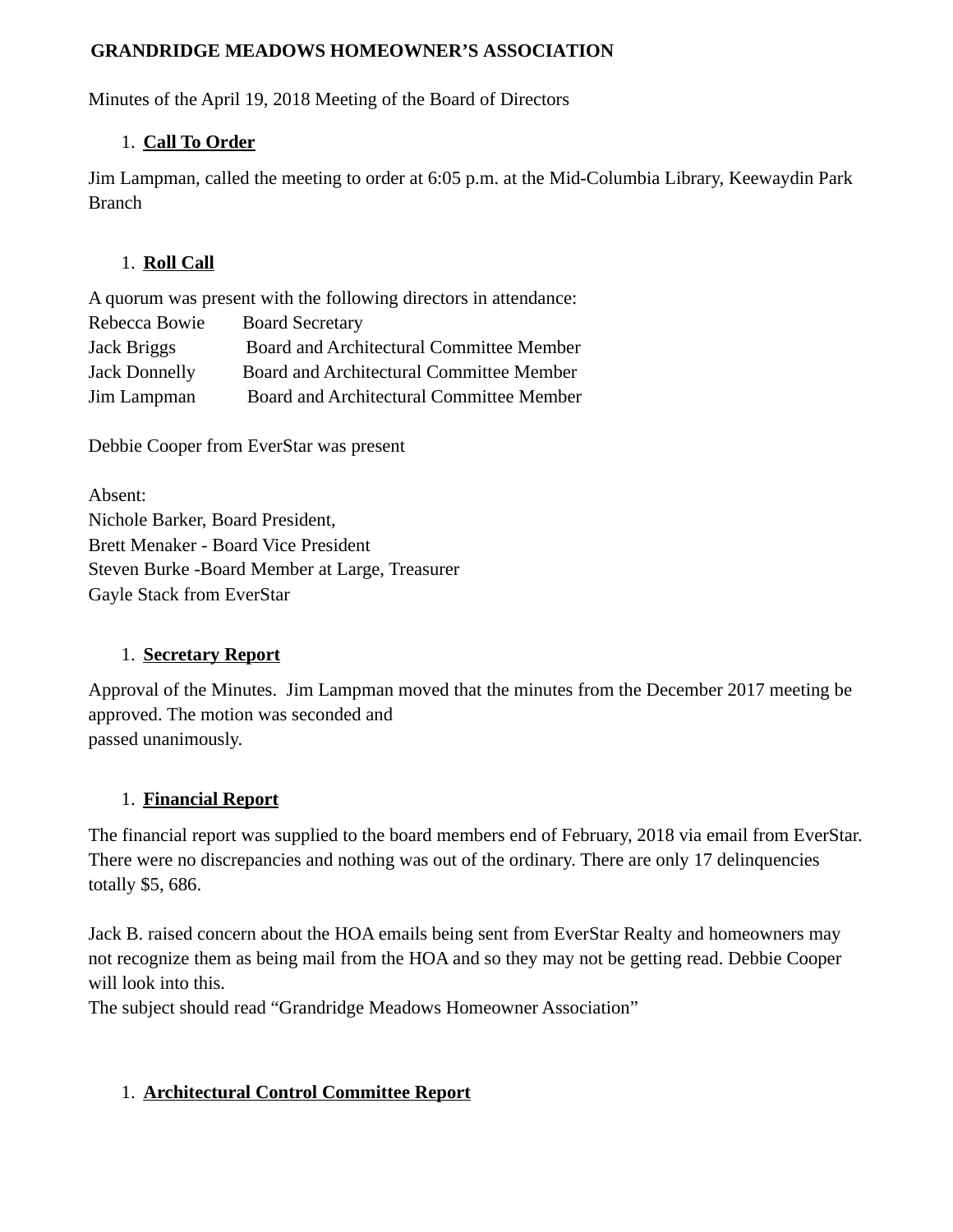Jack B. talked to the homeowner who covered the masonry wall graffiti but color doesn't match. The homeowner is planning to repaint this.

Jim L. waiting to get water turned on to get bids for water that sprays at the sign and get a water drip system instead.

The owner who as the pathway on W. Bruneau Ave that dead ends wants to take up the sidewalk and reclaim that land. City has right of way. Side walk was supposed to continue through to the other road and the contractor mistakenly didn't do this. This shouldn't be a problem.

### **6. Old Business**

None.

### **7. New Business**

 Jack Briggs reported that Tim Bush may not develop the proposed strip of land on Steptoe and Center Parkway because of the requirements (masonry wall and extra ground work) our HOA demanded and were mandated by the city/court. These requirements have increased the price of development possibly making the project too costly. The Bush family plans to build one car wash per year. The car wash at Keene and Kennedy (near Queensgate) was projected for 2018. So they may possibly look at the Steptoe location in 2019. Bush mentioned that an eye doctor had inquired about the lot looking to build a two story, 20,000 square foot office and surgery center but nothing had transpired. Bush said "as for now, it's a car wash and coffee shop".

# **Open Forum**

Resident Irene Hall asked about cats and dogs. What does the HOA do to control animals. The residents are to follow the city laws regarding pets. Her problem is cats in her yard and they want to plant a garden. Unfortunately, the HOA has no control. Complaints go to the City. She lives at Clearwater. She asked if something could be put in the HOA notices. HOA will put a reminder in the next mailing. HOA has no bylaw regarding cats except no breeding.

Bill Redmond proposed a reward for board members like a night out or a gift. Board members cannot accept payments.

There are assisted living homes that are governed by the state and are allowed. Mr. and Mrs. Hall were concerned about others running business's out of their homes. Jack B. read the CC and R Covenants Conditions and Restrictions. Chapter 6.12 regarding business's. Resident are encouraged to report any nuisances to the board.

Christine Smith requested if meetings could be held on the weekends. The board heard Ms. Smith's request and will continue to hold meetings on week nights to accommodate the majority of people who do not want to attend meetings on weekends.